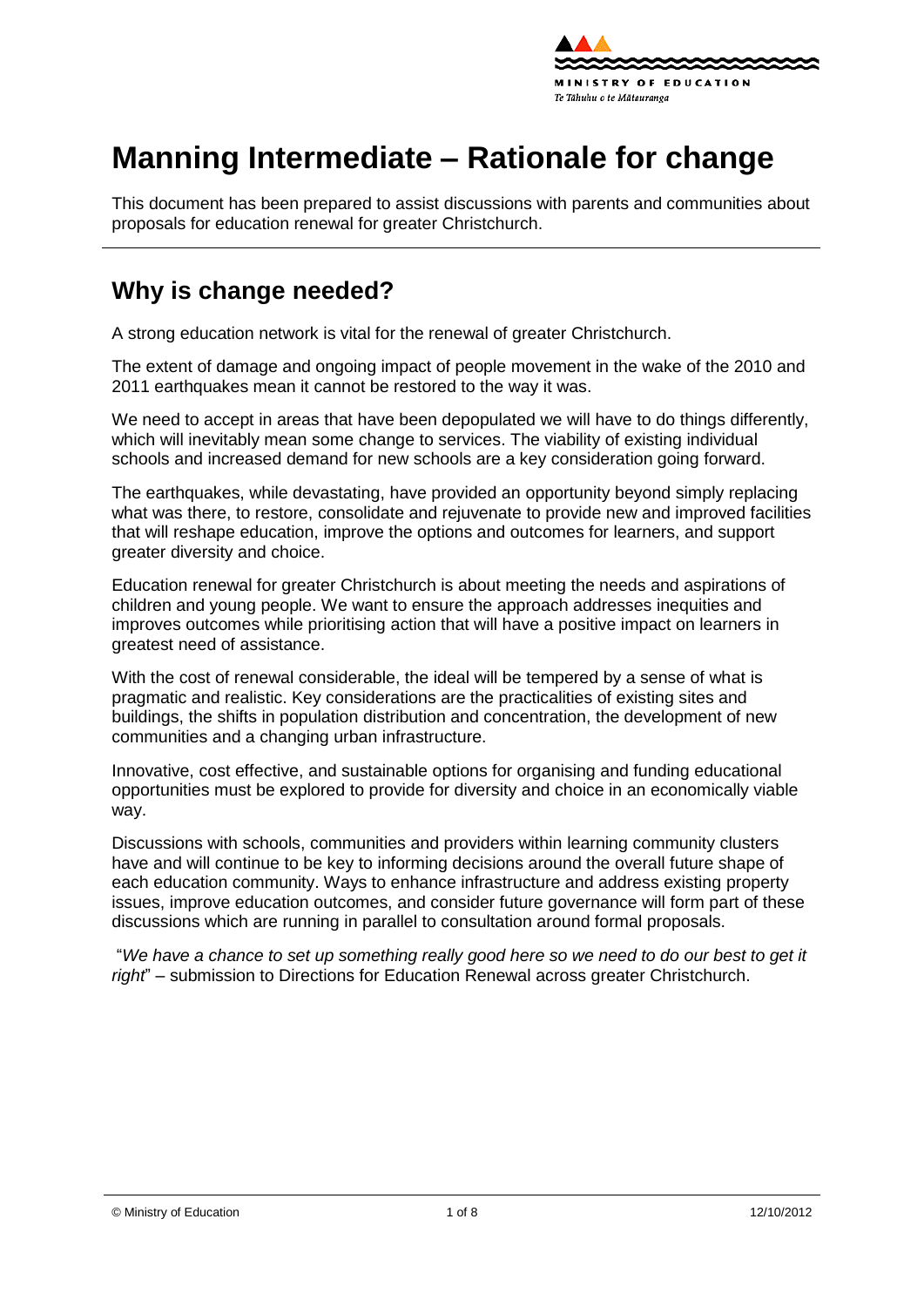### **Why is it proposed my school close?**

People movement and land and or building damage as a result of the earthquakes are the catalysts for change across the network across greater Christchurch.

Many school buildings suffered significant damage, school sites have been compromised and there were 4,311 fewer student enrolments across greater Christchurch at July 2012 compared to July 2010 $^1$ .

Even before the earthquake there were around 5,000 spaces already under utilised in the network.

Some of the schools in the Halswell cluster have low rates of utilisation which has led to an over supply of primary capacity. Manning Intermediate"s roll has halved since 2001 and is now down to 153 learners.

Manning Intermediate also has earthquake damage and a number of the school"s buildings will require earthquake strengthening and weathertightness remediation, at an overall estimated cost of \$5.1 million.

The high concentration of schools around Manning Intermediate means there is sufficient primary school capacity already in the cluster. Earthquake damage and remediation costs at the other primary schools are also relatively small.

None of the primary schools currently offer education to year 7 and 8 students. We are proposing the closure of Manning Intermediate School and for nearby contributing primary schools (Rowley Avenue, Spreydon School and Hoon Hay School) to recapitate into full primary schools. This will allow them to absorb learners from Manning Intermediate within the existing cluster.

#### **Land**

Surrounding land is a combination of CERA technical category 2 (TC2) and technical category 3 (TC3).

Preliminary assessments suggest geotechnical considerations are likely to be a factor when undertaking development at this site. Significant foundation engineering is likely to be required.

#### **Buildings**

The buildings on the Manning Intermediate School site have suffered some degree of earthquake damage. This covers a wide spectrum from minor cracking to ceiling and wall finishes to re-levelling floors.

Some buildings will also require earthquake strengthening. Detailed Engineering Evaluations (DEE"s) have commenced and are scheduled to be complete mid 2013; these reports will confirm the exact scale of this work.

No weather tightness issues were identified during the national survey and subsequent inspections.

1

 $1$  This figure includes international fee-paying students.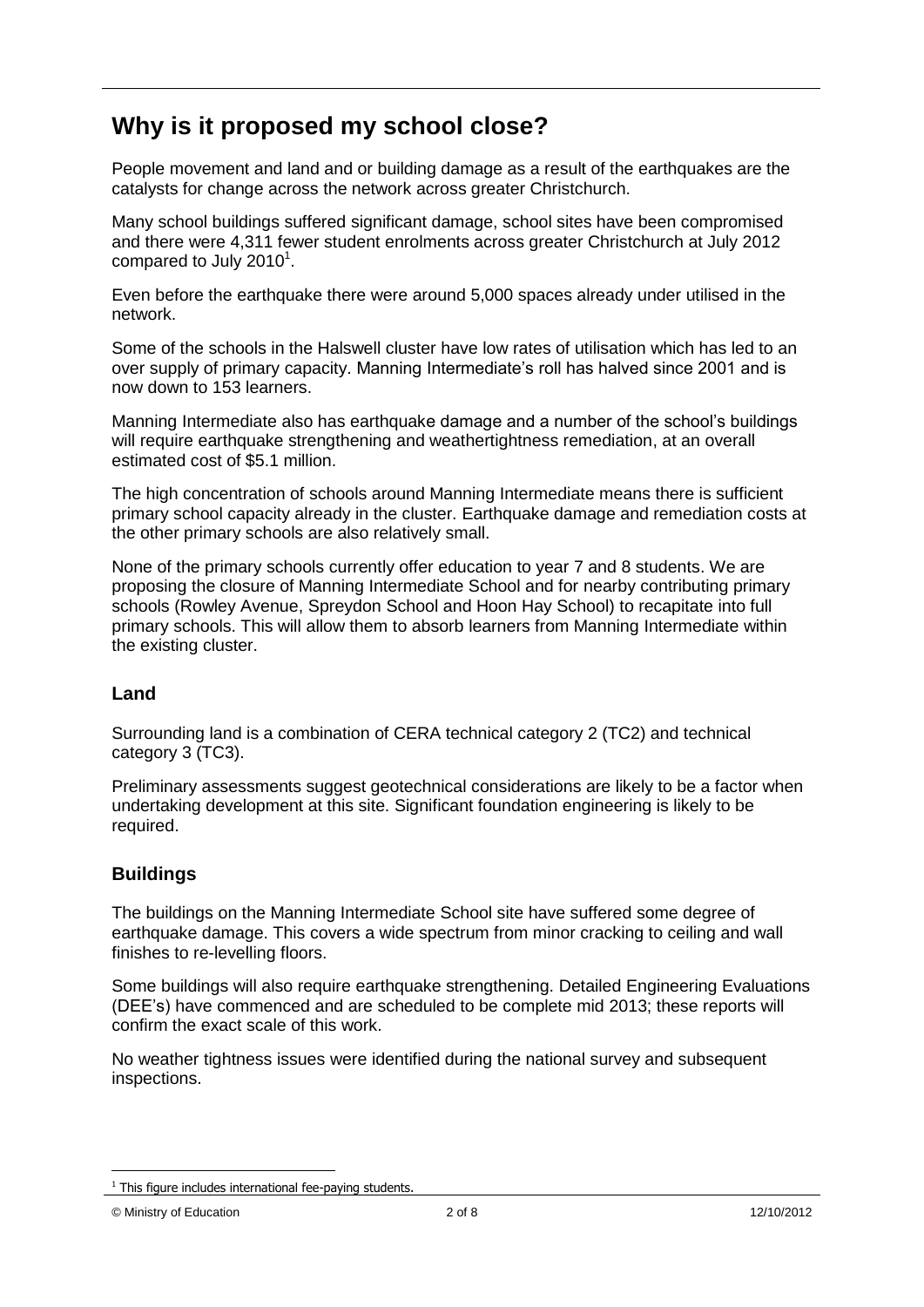#### **Indicative Ten Year Property Costs\***

| Indicative Ten Year Property Costs for Manning Intermediate                                                                                | \$5.1 million |
|--------------------------------------------------------------------------------------------------------------------------------------------|---------------|
| Note: This figure may vary from amounts previously presented and may be<br>subject to change when more detailed assessments are completed. |               |

The above costs are predominately structural strengthening remediation work.

*\*These preliminary cost estimates are based upon information, data and research carried out by external parties. They are dependent on the information and assumptions included. While these results may vary as further information and/or assumptions are modified, these preliminary estimates will continue to provide the initial basis for costs of these projects.*

#### *Cost estimate information*

**For condition assessment** – a physical site inspection was undertaken of every building to evaluate the anticipated maintenance requirements at each school for the next 10 years.

**For assessing earthquake damage** – the recording and quantifying of earthquake damage and indicative repair costs from all events was undertaken. These reports were reviewed by professional loss adjustors and are being used to support the Ministry"s insurance claim.

**For assessing structural strengthening** – Information gathered via a national desktop study and during site visits by project managers and engineers has informed indicative assessments around strengthening which have been, or are being confirmed through the Detailed Engineering Evaluation (DEE) process. All follow up site specific invasive investigations are being carried out by qualified engineers who interpret the findings and recommend further testing as appropriate.

**For assessing weather tightness** – cost estimates were developed as part of a national survey of school buildings. Further detailed assessments were carried out on buildings identified through this exercise.

#### **People**

Manning Intermediate had a July 2012 roll of 153 which is considered a small roll for an intermediate school. The July 2012 roll is less than the roll in 2010, and well below the 2008 level.

Given full primary provision is available in Halswell (Halswell and Oaklands School), very few students are enrolled in an intermediate option. This may reflect the distance between these communities and Manning Intermediate, as well as a preference for full primary schooling.

| <b>School Name</b>                      | Type                              | <b>Authority</b>     | 2008 | 2010 | 2012 |
|-----------------------------------------|-----------------------------------|----------------------|------|------|------|
| Our Lady of Assumption<br>School (Chch) | <b>Full Primary</b><br>Year 1-8)  | State:<br>Integrated | 221  | 245  | 269  |
| Halswell School                         | <b>Full Primary</b><br>(Year 1-8) | <b>State</b>         | 598  | 603  | 550  |

*Rolls of schools in the cluster: Total July rolls 2008, 2010, 2012<sup>2</sup>*

<sup>1</sup>  $2$  July School Rolls are total July rolls, excluding international fee paying students.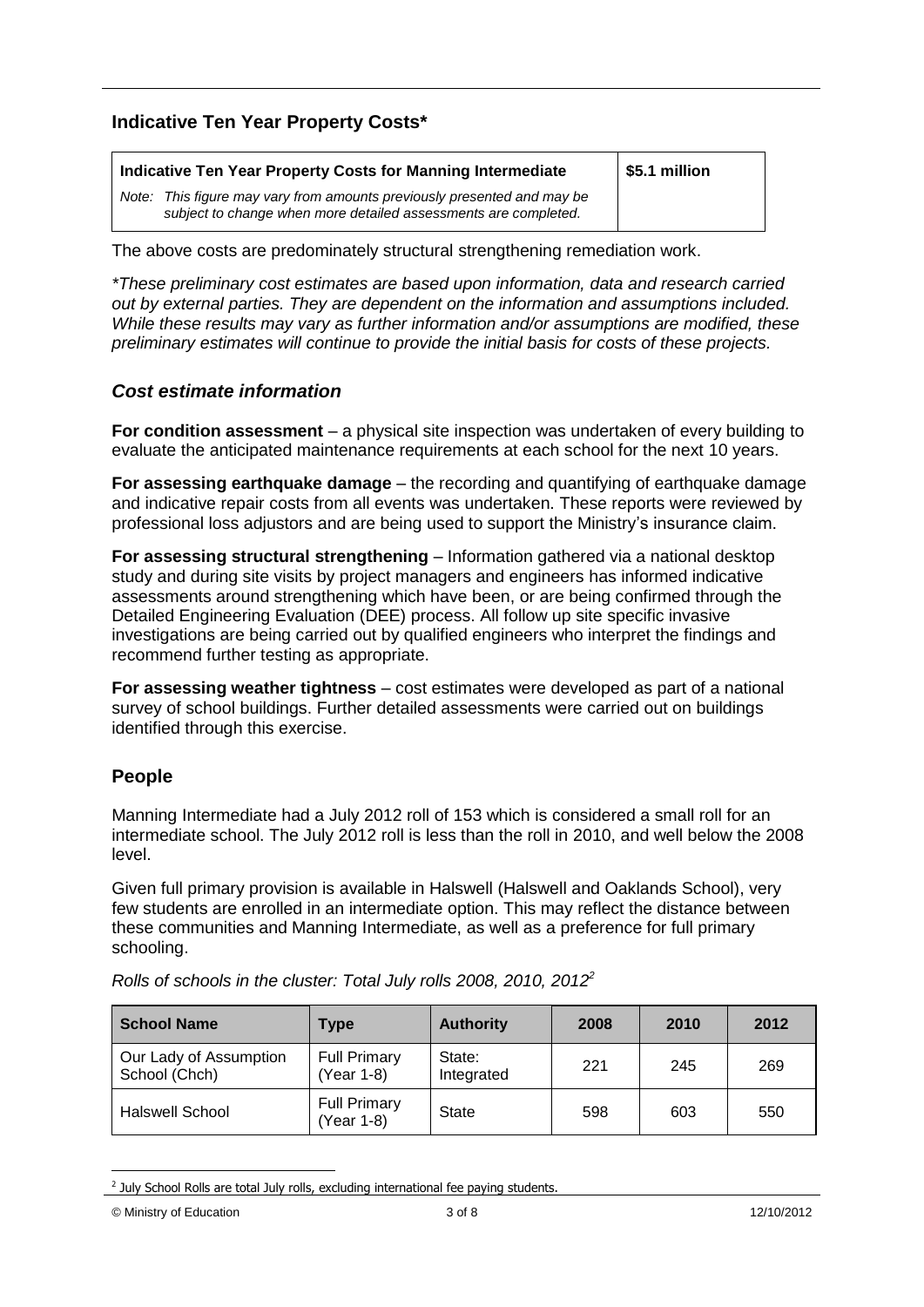| <b>School Name</b>                     | <b>Type</b>                         | <b>Authority</b>     | 2008  | 2010  | 2012  |
|----------------------------------------|-------------------------------------|----------------------|-------|-------|-------|
| Hoon Hay School                        | Contributing<br>(Year 1-6)          | <b>State</b>         | 398   | 405   | 402   |
| Oaklands School                        | <b>Full Primary</b><br>(Year 1-8)   | <b>State</b>         | 467   | 476   | 514   |
| Rowley Avenue School                   | Contributing<br>(Year 1-6)          | <b>State</b>         | 101   | 113   | 104   |
| Spreydon School                        | Contributing<br>(Year 1-6)          | <b>State</b>         | 304   | 317   | 285   |
| <b>Primary Total</b>                   |                                     |                      | 2,089 | 2,159 | 2,124 |
| Manning Intermediate                   | Intermediate<br>(year $7$ and $8$ ) | <b>State</b>         | 235   | 184   | 153   |
| <b>Intermediate Total</b>              |                                     | 235                  | 184   | 153   |       |
| Hillmorton High School                 | Secondary<br>(Year 9-15)            | <b>State</b>         | 678   | 657   | 630   |
| <b>Secondary Total</b>                 |                                     | 678                  | 657   | 630   |       |
| Aidanfield Christian<br>School         | Composite<br>(Year 1-15)            | State:<br>Integrated | 144   | 169   | 195   |
| <b>Halswell Residential</b><br>College | Special School                      | State                | 62    | 74    | 31    |
| TKKM o Te Whanau Tahi                  | Composite<br>(Year 1-15)            | <b>State</b>         | 74    | 79    | 72    |

### *Student Distribution patterns<sup>3</sup>*

Analysis of July 2012 student address data shows around 71% of year 7-8 students living in the Halswell cluster catchment attended a state school, 24% were enrolled at state integrated schools and a further 4% at private schools.

*Schools with the highest number of enrolments of year 7-8 students living within the Halswell cluster, July 2012 student address data.* 

| <b>School</b>                        | <b>Authority</b> | # students $4$ | $%^{5}$ |  |
|--------------------------------------|------------------|----------------|---------|--|
| Manning Intermediate                 | State            | 116            | 15%     |  |
| Christchurch South Intermediate      | <b>State</b>     | 102            | 13%     |  |
| Halswell School                      | State            | 88             | 11%     |  |
| Oaklands School                      | State            | 81             | 10%     |  |
| Kirkwood Intermediate                | <b>State</b>     | 49             | 6%      |  |
| Our Lady of Assumption School (Chch) | State integrated | 49             | 6%      |  |

<sup>1</sup> <sup>3</sup> Analysis includes all crown 'funded' students only ie regular, regular adult, returning adult & extramural. It reflects the student's home address – which bears no relationship to the school they were enrolled at. Not all student data was address matched.

<sup>4</sup> Number of all year 7-8 students in the cluster that attend a given school

<sup>&</sup>lt;sup>5</sup> Percentage of all year 7-8 students in the cluster that attend a given school

<sup>©</sup> Ministry of Education 4 of 8 12/10/2012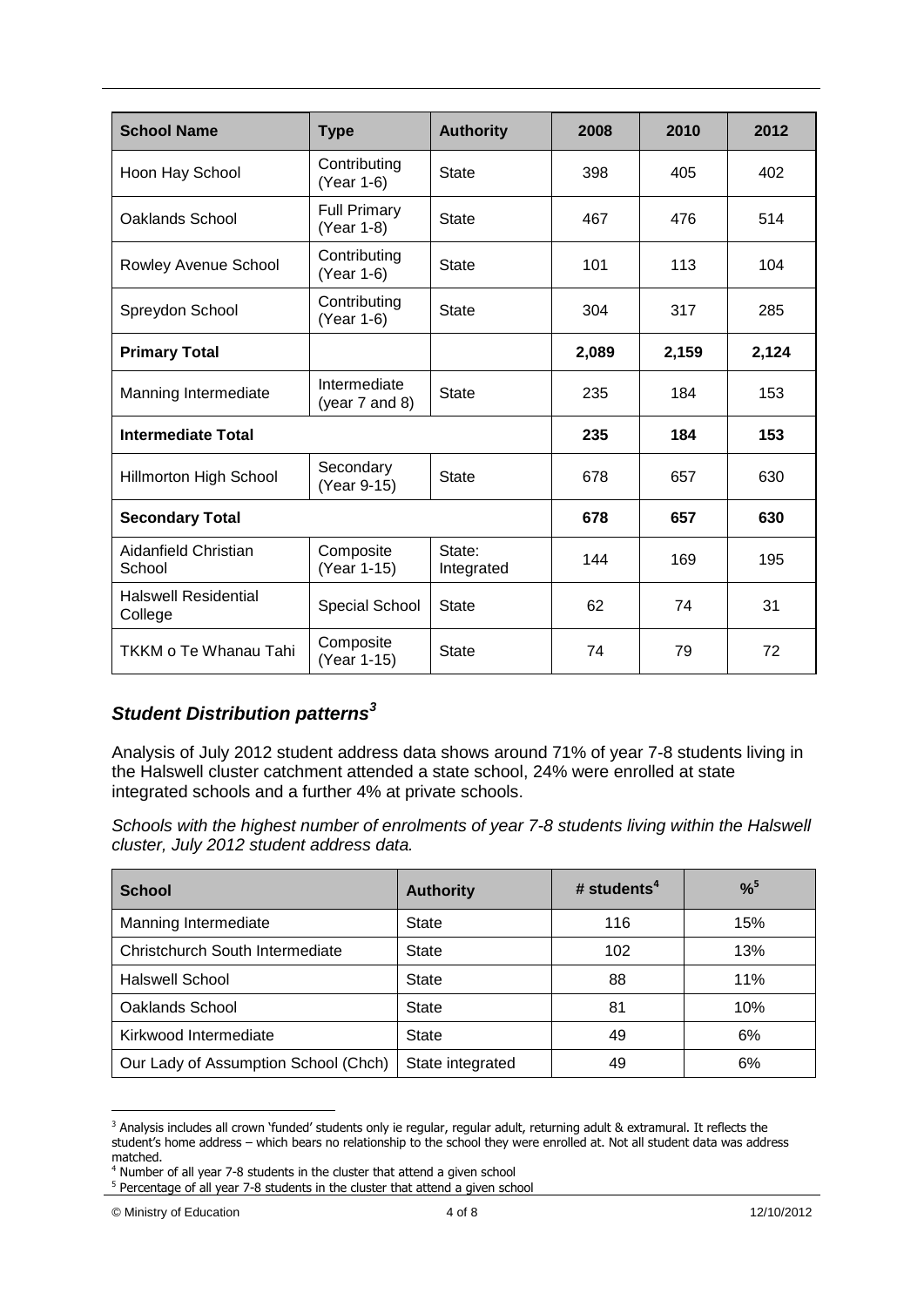| <b>School</b>                     | <b>Authority</b> | # students $4$ | $%^{5}$ |  |
|-----------------------------------|------------------|----------------|---------|--|
| Middleton Grange School           | State integrated | 46             | 6%      |  |
| <b>Cashmere Primary School</b>    | State            | 33             | 4%      |  |
| Aidanfield Christian School       | State integrated | 23             | 3%      |  |
| Rowley Avenue School <sup>6</sup> | State            | 22             | 3%      |  |

Of the year 7-8 students living in the Halswell cluster, 15% were enrolled at Manning Intermediate and approximately 13% were enrolled at Christchurch South Intermediate.

*Number of year 7-8 students living within the Halswell School and Oaklands School zones*

| <b>School</b>                           | <b>Authority</b> | # students <sup>7</sup> | $% ^{8}$ |  |
|-----------------------------------------|------------------|-------------------------|----------|--|
| Halswell School                         | <b>State</b>     | 85                      | 22%      |  |
| Oaklands School                         | <b>State</b>     | 75                      | 20%      |  |
| Kirkwood Intermediate                   | <b>State</b>     | 39                      | 10%      |  |
| Our Lady of Assumption School<br>(Chch) | State integrated | 24                      | 6%       |  |
| Middleton Grange School                 | State integrated | 22                      | 6%       |  |
| Christchurch South Intermediate         | State            | 17                      | 4%       |  |
| Aidanfield Christian School             | State integrated | 15                      | 4%       |  |
| St Thomas of Canterbury College         | State integrated | 13                      | 3%       |  |
| Manning Intermediate                    | State            | 13                      | 3%       |  |
| Villa Maria College                     | State integrated | 7                       | 2%       |  |

Analysis of year 7-8 students living in the enrolment zones of Halswell School and Oaklands School shows 42% of year 7-8 students were enrolled at Halswell or Oaklands School, 19% were enrolled at intermediate schools and 26% were enrolled at integrated schools. Of the year 7-8 students in the enrolment zones, 3% were enrolled at Manning Intermediate **School.** 

#### *Population change<sup>9</sup>*

There are no CERA "Red Zones" in the Halswell cluster.

There are several large scale greenfield residential developments proposed that are projected to result in around 1900 additional households by 2021 $^{10}$ .

Household numbers are projected to grow by a further 6000 by 2041.

*Note that the timing of growth is influenced by a number of factors such as economic and social determinants many of which remain uncertain following the earthquakes.*

1

 $6$  Note that Rowley Avenue School is a contributing primary school that retains Yr 7 & 8 students for bilingual education.

<sup>7</sup> Number of all year 7-8 students in the area of interest that attend a given school

<sup>&</sup>lt;sup>8</sup> Percentage of all year 7-8 students in the area of interest that attend a given school

*<sup>9</sup>* March data has been used for the comparison across the period 2010 to 2012, as no relevant historical July student address data exists.

<sup>&</sup>lt;sup>10</sup> Source: Greater Christchurch Household Scenarios 2011-2041, Prepared for the UDS Partners, March 2012. Figures quoted are based on the 'BAU Quick Scenario' household projections and are compared to pre-earthquake 2011 household data.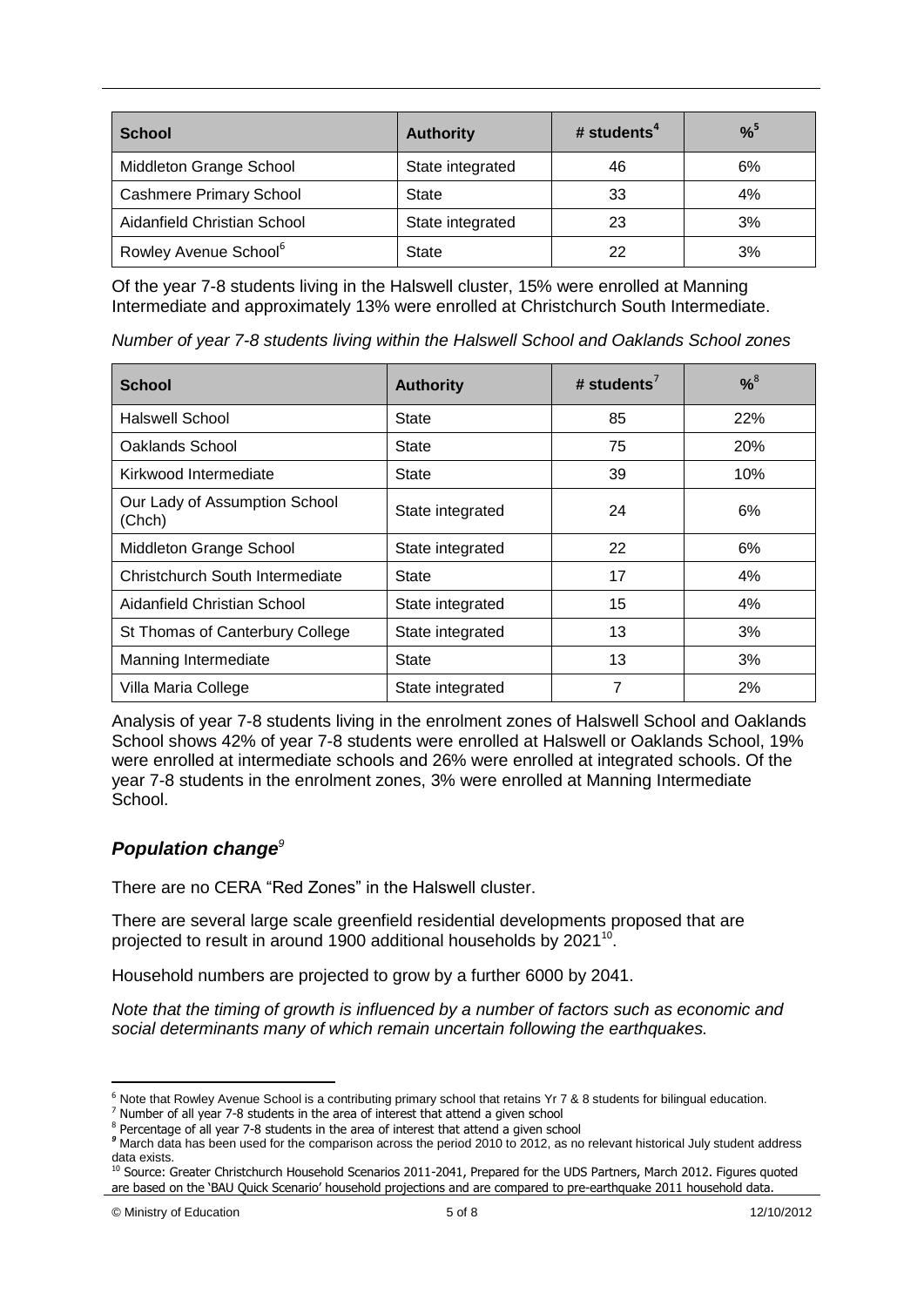The Ministry will continue to work with agencies such as Christchurch City Council and CERA on projected population change.

### **What would proposed closure mean for the school and its community?**

Approximately 47% of Manning Intermediate students reside within a 1 km radius of Manning Intermediate, according to July 2012 student address data.

If Manning Intermediate were to close and the proposed recapitations occurred, 77% of Manning students would be within 1 km of a state full primary school in the Halswell cluster.

This would mean more students would live closer to year 7-8 education provision than currently.

*Rolls of schools likely*<sup>11</sup> *to receive enrolments of Manning students if the school was to close: July rolls 2008, 2010, 2012*

| <b>School Name</b>   | <b>Type</b>                | <b>Authority</b> | 2008  | 2010 | 2012 |
|----------------------|----------------------------|------------------|-------|------|------|
| West Spreydon School | Contributing<br>(Year 1-6) | State            | 175   | 187  | 198  |
| Hoon Hay School      | Contributing<br>(Year 1-6) | <b>State</b>     | 398   | 405  | 402  |
| Rowley Avenue School | Contributing<br>(Year 1-6) | <b>State</b>     | 101   | 113  | 104  |
| Spreydon School      | Contributing<br>(Year 1-6) | State            | 304   | 317  | 285  |
| <b>Total</b>         |                            | 978              | 1,022 | 989  |      |

Closing Manning Intermediate would enable funding to be invested in the nearby schools where the majority of learners would most likely go, and into the network generally to provide modern learning environments for a larger number of students.

Safe and inspiring learning environments are key to meeting the New Zealand Property vision for greater Christchurch schools, which means:

- Ensuring any health and safety and infrastructural issues are addressed  $\bullet$
- Taking into account whole of life cost considerations, to allow cost over the life of the asset, rather than initial capital cost to drive repair or replacement decisions
- Enabling all entitlement teaching spaces to be upgraded to meet the "Sheerin" Core  $\bullet$ modern learning environment standard – which has a strong focus on heating lighting, acoustics, ventilation and ICT infrastructure upgrades.

This will include the provision of appropriate shared facilities across schools within a cluster that can be used by both schools and the community and other agencies as appropriate.

The Ministry will ensure appropriate provision for learners within this cluster to support any changes that may result from consultation.

The Ministry will provide information around enrolment options to families and provide required support.

<sup>1</sup> <sup>11</sup> Based on where students currently live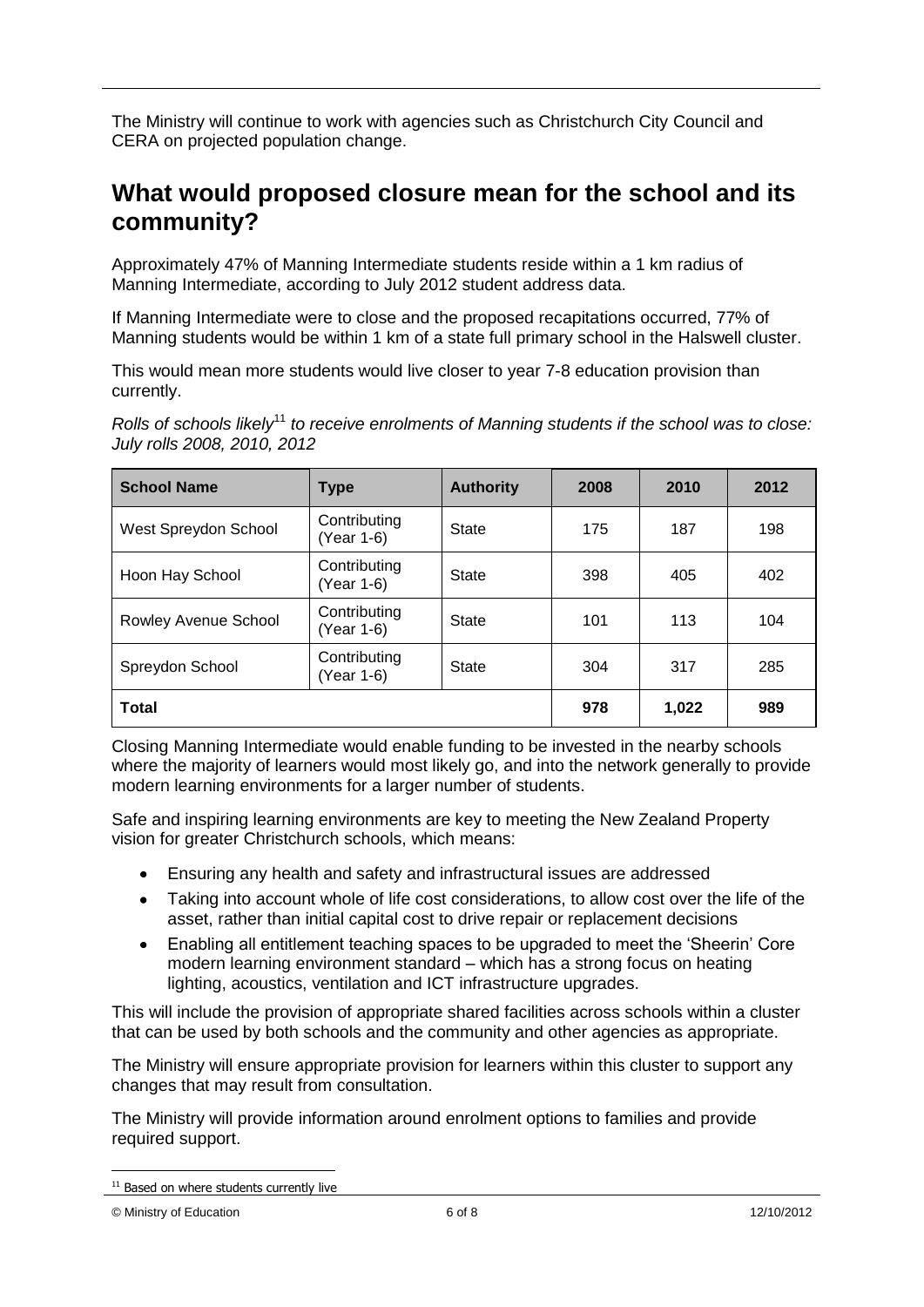The provisions of the respective employment agreements will apply for staff.

If a decision to close is made the school property will go into a disposal process.

### **How would the proposed closure of my school fit into the overall plan for my learning community cluster?**

Renewal focuses on the cluster of provision within an education community and the collective impact of people movement and land and building damage across the entire provision within the cluster.

The future of your learners should continue to feature in the wider cluster discussion.

In the first instance this is because the cluster may have thoughts it wishes to contribute during consultation around alternative options that will meet the overarching needs of this cluster to not only revitalise infrastructure but also enhance educational outcomes across this education community.

The cluster will also need to consider how learners might be accommodated in the future should a decision be made to close the school. The cluster would want to consider how enhanced provision that might be required to support moving student populations might look.

### **How would the proposed closure of my school fit into the overall plan for the network as a whole?**

Students that may have otherwise enrolled at Manning Intermediate would be accommodated within the remaining schools within the area.

Halswell is projected to experienced significant growth. The rebuild of Halswell School will position this school to accommodate current and future students in the area.

The Ministry already owns a site that could be utilised for future primary and early childhood education at Milns Road, in Halswell.

The Ministry continues to work with the Christchurch City Council and developers to ensure that future growth can be accommodated

## **Facts and Figures**

**School Rolls** are confirmed total 1 July rolls, excluding international fee paying students.

**Student Distribution data** is drawn primarily from the address matched July 2012 School roll return dataset (excluding international fee paying students). Where March 2010 and March 2012 student address data has been used, the use of these datasets is indicated.

Individual student records have been cleaned of all sensitive data and address matched (geocoded) to street addresses. Not all student records were address matched, as some records were not able to be geocoded, and student records identified with a privacy risk indicator have been excluded from the data. Across all schools in greater Christchurch, approximately 95% of records were address matched.

<sup>©</sup> Ministry of Education 7 of 8 12/10/2012